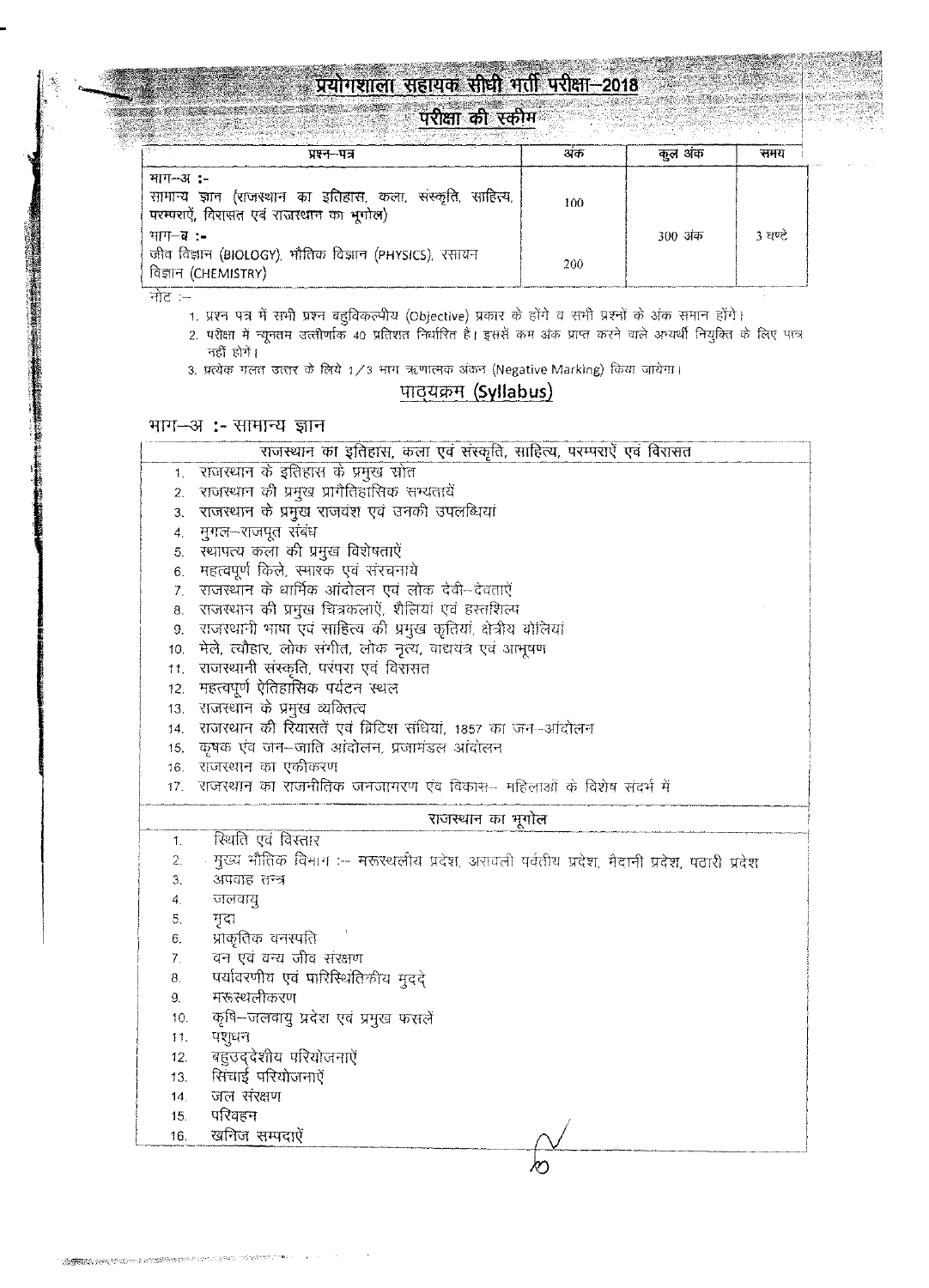# भाग-ब :- जीव विज्ञान (BIOLOGY), भौतिक विज्ञान (PHYSICS), रसायन विज्ञान (CHEMISTRY)

# जीव विज्ञान (पार्ट-अ)

1. General characters of :Algae, Fungi, Lichens, Bryophyta, Pterido-phyta, Gymnosperms, and Angiosperms.

शैवाल, कवक, शैवाक (Lichen), ब्रायोफायटा, टेरिडोफायटा, अनावृत बीजी एवं आवृत बीजी पादपों के सामान्य लक्षण।

- 2. Morphology of Angiosperms: Structure and Modification of Root, Stem and Leaf. Structure of flower and seed. आवृतवीजी पादपों की आकारिकी - मूल, स्तम्भ एवं पर्ण की संरचना एवं रूपान्तरण। पृष्प एवं बीज की
- 3. Plant Anatomy: Tissue and Tissue System. Secondary growth. पादप शरीर : ऊत्तक एवं उतक तंत्र। द्वितीयक वृद्धि।
- 4. Plant Physiology: Osmosis, Water Absorption Ascent of sap, Transpiration, Photosynthesis, Respiration, Plant growth and movement. पादपकार्यिकी : परासरण, जल अवशोषण, रसारोहण, वाष्पोत्सर्जन, प्रकाश—संश्लेषण, श्वसन, पादप वृद्धि एवं गतियाँ।
- 5. Environmental Studies: Structure and type of Ecosystem, Energy flow, Biogeo- Chemical Cycle, Ecological Adaptations, Environmental Pollution, Population Ecology, Biodiversity. पर्यावरण अध्ययन : पारिस्थितिक तंत्र की संरचना एवं प्रकार, ऊर्जा प्रवाह, जैव भू–रासायनिक चक्र, पास्थितिक अनुकूलन, पर्यावरण प्रदूषण, समष्टि पारिस्थितिकी, जैव विविधता।
- 6. Biotechnology: General Account, Recombinant DNA technology, Transgenic Plants and Animal, Ethical Issues, Application of Biotechnology in Agriculture and Medical field. जैव प्रौद्योगिकी : सामान्य जानकारी, पुनर्योजित डी0एन0ए0 तकनीक, ट्रांसजेनिक पादप एवं जन्तू, नेतिक मुद्दे, कृषि एवं चिकित्सा क्षेत्र में जैव प्रौद्योगिकी का अनुप्रयोग।
- 7. Economic Importance of Plants. पादपों का आर्थिक महत्व।

संस्चना।

8. Cell: Structure (Prokaryotic and Eukaryotic) cell theory and cell Division. कोशिका : संरचना (असीम केन्द्रकी एवं संसीम केन्द्रकी), कोशिका सिद्धान्त एवं कोशिका विभाजन।

# जीव विज्ञान (पार्ट—व)

- 1. Genetics: Mendel's law, General Terminology, Structure of DNA and RNA, Molicular basic of Heredity. Structure of chromosome, sex determination and genetic disorders in man. आनुवंशिकी : मेण्डल के नियम, सामान्य शब्दावली, डी.एन.ए. एवं आर.एन.ए. की - संरचना एवं -वंशागति का आणविक आधार। गुणसूत्र की संरचना, मनुष्य में लिंग निर्धारण एवं आनुवंशिकी विकार।
- Classification of Animal Kingdom : up to Phyla in Non chordates and up to class in chordates.  $\overline{2}$ . जन्तु जगत का वर्गीकरण : अकशेरूकी का संघ तक तथा कशेरूकी का वर्ग तक वर्गीकरण।
- Digestion, Respiration and Excretion in human. Protein, Carbohydrate, Fat, Vitamin and  $3.$ digestive enzyme, Exchange of gases, Aerobic and Anaerobic respiration, Kreb cycle, Glycolysis. Exeretory substance. Structure and Physiology of Kidney.

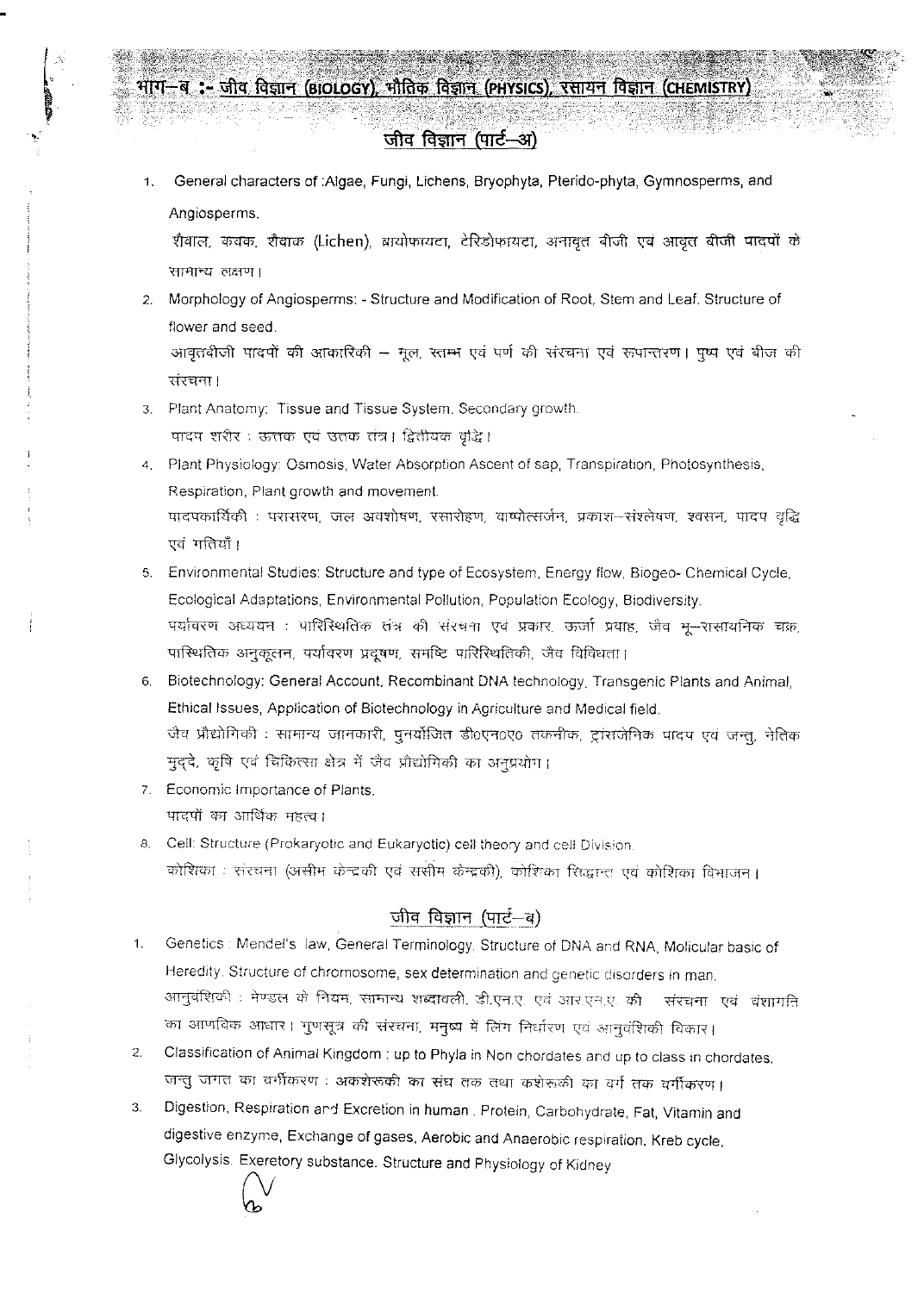मानव में पाचन, श्वसन एवं उत्सर्जन : प्रोटीन, शर्करा, वसा, विटामिन एवं पाचक : एन्जाइम, ंगैसों का विनियम, आक्सी व अनाक्सी श्वसन, क्रेब चक्र, ग्लाइकोलाइसिस, उत्सर्जी पदार्थ, वृक्क की संरचना एवं कार्यिकी ।

Circulatory and Endocrine System of Human : Structure of Heart, Composition of blood, blood 4. groups, Blood clotting, Lymph glands, Antigen and Antibodies. Endocrine glands and their hormones.

मानव में परिसंचरण तंत्र एवं अन्तः स्त्रावी तंत्र : हृदय की संरचना, रक्त का संगठन, रक्त समूह, रक्त का थक्का जमना, लसिका ग्रंथियाँ, एन्टीजन एवं एन्टीबॉडीज। अन्त स्त्रावी ग्रंथियाँ एवं उनके हार्मोन।

Nervous System of Human: Structure of Brain, Eye and Ear, Structure of Neuron, nerve  $5.$ impulse.

मानव तंत्रिका तंत्र : मरितष्क, आंख, कान की संरचना, न्यूरोन की संरचना, तंत्रिका संवेग।

- Muscular System: Type of Musicles and Muscle contraction.  $6.$ पेशीय तंत्र : पेशियों के प्रकार एवं पेशीय संकुचन।
- 7. Reproductory System in Human and Human Diseses : Structure and Reproductive health. Disease in man caused by Bacteria, Virus, Protozoa, Fungi and Helminths. मानव में जनन तंत्र एवं मानव रोग : संरचना, जनन स्वास्थ्य । मानव में जीवाणु वायरस, प्रोटोजोआ, कवक तथा हेल्मिन्थ जनित रोग।
- Biological Evolution, Economic Importance of Animals. 8. जैव विकास। जन्तुओं का आर्थिक महत्व।

### भौतिक विज्ञान

- Dynamics of Rigid Body: Torque, Conservation of angular momentum, moment of inertia of simple  $\left\{ \right\}$ geometrical objects. दृढ़-पिण्ड गतिकी : बल आधूर्ण, कोणीय संवेग-संरक्षण, सरल ज्यामितीय वस्तूओं का जड़त्व – आधर्ण
- Thermodynamics: First & Second law of thermodynamics, heat engines and refrigerators. 2) ऊष्मागतिकी : ऊष्मागतिकी का प्रथम एवं द्वितीय नियम, ऊष्मा-इंजन एवं प्रशीतक
- Oscillations: Simple harmonic motion & its example, resonance 3) दोलन : सरल आवर्त गति और उसके उदाहरण, अनुनाद
- 4) Waves: Principle of super-position of waves, Doppler effect. तरंगे : तरंगों के अध्यारोपण का सिद्धान्त, डॉप्लर प्रभाव
- 5) Electrostatics : Coulomb's law, electric field Gauss's theorem  $\&$  its applications. स्थिर वैद्युतिकी : कूलाम का नियम, विद्युत क्षेत्र, गाउस का नियम व उसके अनुप्रयोग
- 6) Electric Current : Kirchhoff's law, Wheatstone-bridge, meter-bridge, potentiometer, विद्युत धारा : फिरकॉफ के नियम, व्हीटस्टोन – सेतु, मीटर-सेतु, विभवमापी
- 7) Optics: microscope & telescope, interference, diffraction & polarisation, polarimeter. प्रकाशिकी : सूक्ष्मदर्शी एवं दूरदर्शी, व्यतिकरण, विवर्तन एवं धूवण, धूवणभापी
- 8) Atom: Bohr's model of H- atom. परमाणु : हाइड्रोजन परमाणु का बोर मॉडल
- 9) Nuclei: Mass defect, nuclear binding energy, nuclear fission & fusion. नाभिकः : द्रव्यमान क्षति, नाभिकीय, बंधन ऊर्जा, नाभिकीय विखण्डन एवं संलयन
- $10)$ Semi-conductor Electronics: pn junction, transistor, logic gates, diode as a rectifier, zener diode. अर्ध-चालक इलेक्ट्रॉनिकी : pn संधि, ट्रांजिस्टर, तर्क-द्वार, डायोड़ ब्रिष्टकारी के रूप में, जीनर डायोड

∕უ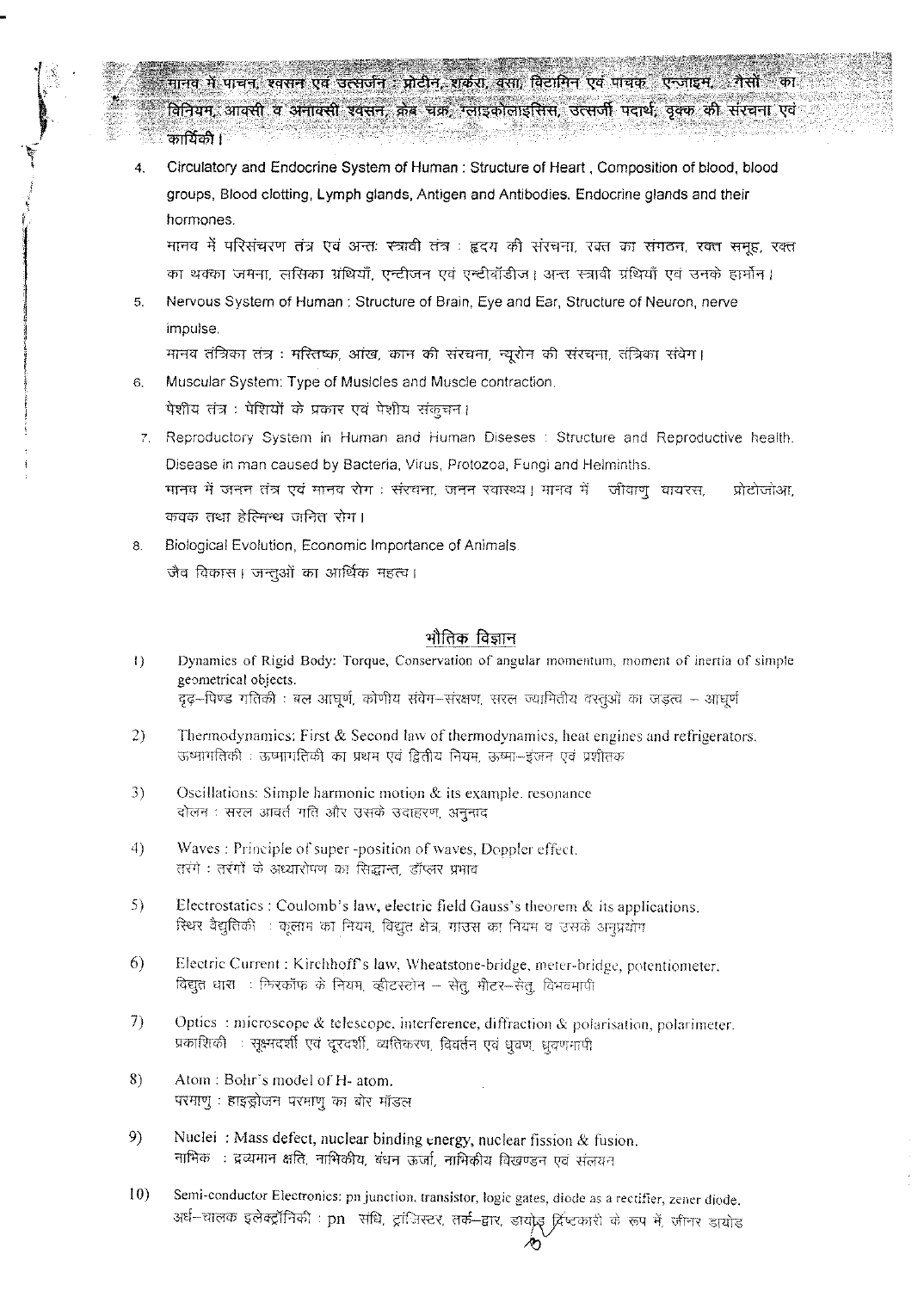# रसायन विज्ञान

#### $Unit-1$ **Periodic Table & Atomic Properties-**

ईकाई — 1 आवर्त सारणी एवं परमाणु गुणधर्म :-

- Fundamental particles of an atom (electron, proton, neuron)  $\ddot{\circ}$ परमाणु के मूलभूत कण (इलेक्ट्रॉन, प्रोटोन, न्यूट्रॉन)
- Rutherford's nuclear model  $\circ$ रदरफोर्ड का नाभिकीय मॉडल
- Quantum Nos.  $\circ$ क्वाण्टम संख्या
- Pauli's exclusion principle  $\circ$ पउली का अपवर्जन सिद्धान्त
- Aufbau principle  $\circ$ ऑफबो सिद्धान्त

Types of orbital (s, p, d, f), shape of orbital  $\circ$ कक्षकों के प्रकार (s,p,d,f), कक्षकों की आकृति

- Hund's rule  $\ddot{\circ}$ हुण्ड का नियम
- Modern periodic table  $\circ$ आधुनिक आवर्त सारणी
- Variation in atomic properties (Size, Ionisation potential, Electron affinity,  $\ddot{\circ}$ Electronegativity) परमाणु गणूधर्मौ में परिवर्तन (आकार, आयनन-विभव, इलेक्ट्रॉन-बन्धुता, विद्युत-ऋणता)

#### Unit- $2$ s- Block & p-Block Elements

- ईकाई 2 S-ब्लॉक एवं p-ब्लॉक तत्व
	- General introduction  $\circ$ सामान्य परिचय
	- Electronic configuration  $\ddot{\circ}$ इलेक्ट्रोनीय विन्यास
	- Occurrence  $\circ$
	- प्राप्ति  $\ddot{\circ}$
	- Oxidation states Ò
		- ऑक्सीकरण अवस्था
	- Trends in Physical & Chemical properties  $\circ$ भौतिक व रासायनिक गुणों में प्रवृत्तियाँ
	- Inert pair effect  $\tilde{\mathbb{C}}$ अक्रिय युग्म प्रभाव।

#### Unit-3 Chemical Equilibrium

ईकाई – 3 रासायनिक साम्य

- Factors affecting Equilibrium  $\bar{\mathbf{C}}$ साम्य की प्रभावित करने वाले कारक
- Reversible and Irreversible reactions  $\ddot{\text{C}}$ उत्क्रमणीय व अनुत्क्रमणीय अभिक्रियायें
- Laws of chemical Equilibrium  $\circ$ रासायनिक साम्य के नियम
- Le Chatelier's principle  $\circ$ ली-शाताल्ये का सिद्धान्त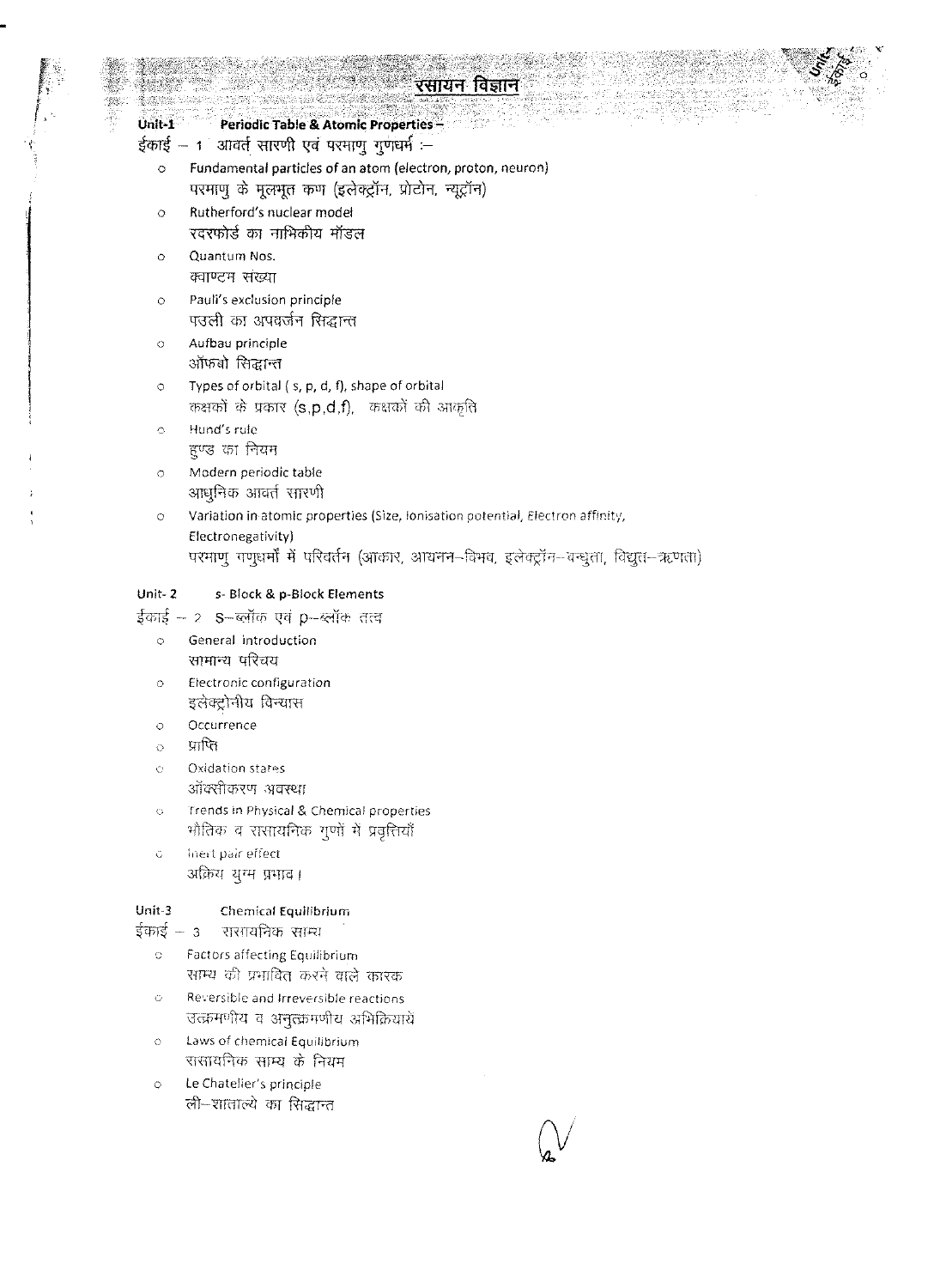# Unit-4 Ionic Equilibrium .<br>ईकोई – 4 - आयनिक साम्य

Acid base equilibrium

- अम्ल क्षार साम्य
- 0 pH Value

÷.

- $pH$  मान
- 0 Common ion effect सम आयन प्रभाव
- 0 Buffer solutions बफर विलयन
- 0 Acid Base titration अम्ल क्षार अनुमापन

### Unit-S Gaseous State

ईकाई – 5 गैसीय अवस्था

- 0 Properties गुणधर्म
- 0 Boyle's Law बॉयल का नियम
- 0 Charles Law चार्ल्स का नियम
- 0 Avogadro's Law आवोगाद्रो का नियम
- 0 Dalton's Law डॉल्टन का नियम
- 0 Ideal gas equation आदर्श गैस समीकरण
- 0 Graham's law of diffusion ग्राहम का विसरण नियम
- 0 Kinetic theory of gases गैसों का अणुगति सिद्धान्त

### Unit-6 liquid State

ईकाई – 6 व्रद अवस्था

- 0 Properties of liquids "द्रवों के गुणधर्म
- $\ddot{\circ}$ Vapour pressure वाष्पं दाब
- 0 Surface tension पृष्ठ तनाव
- 0 Viscosity श्यानता

# Unit-7 Solid State

 $\frac{1}{5}$ काई – 7  $\frac{1}{5}$  ठोस अवस्था

- o Properties of solids ठोस के गुणधर्म
- o Classification of solids ठोसों का वर्गीकरण
- Unit cells & their types ईकाई कोशिका व उनके प्रकार o
- Packing of crystals o
	- क्रिस्टल संकुलन
	- Structure of simple ic.iic compounds